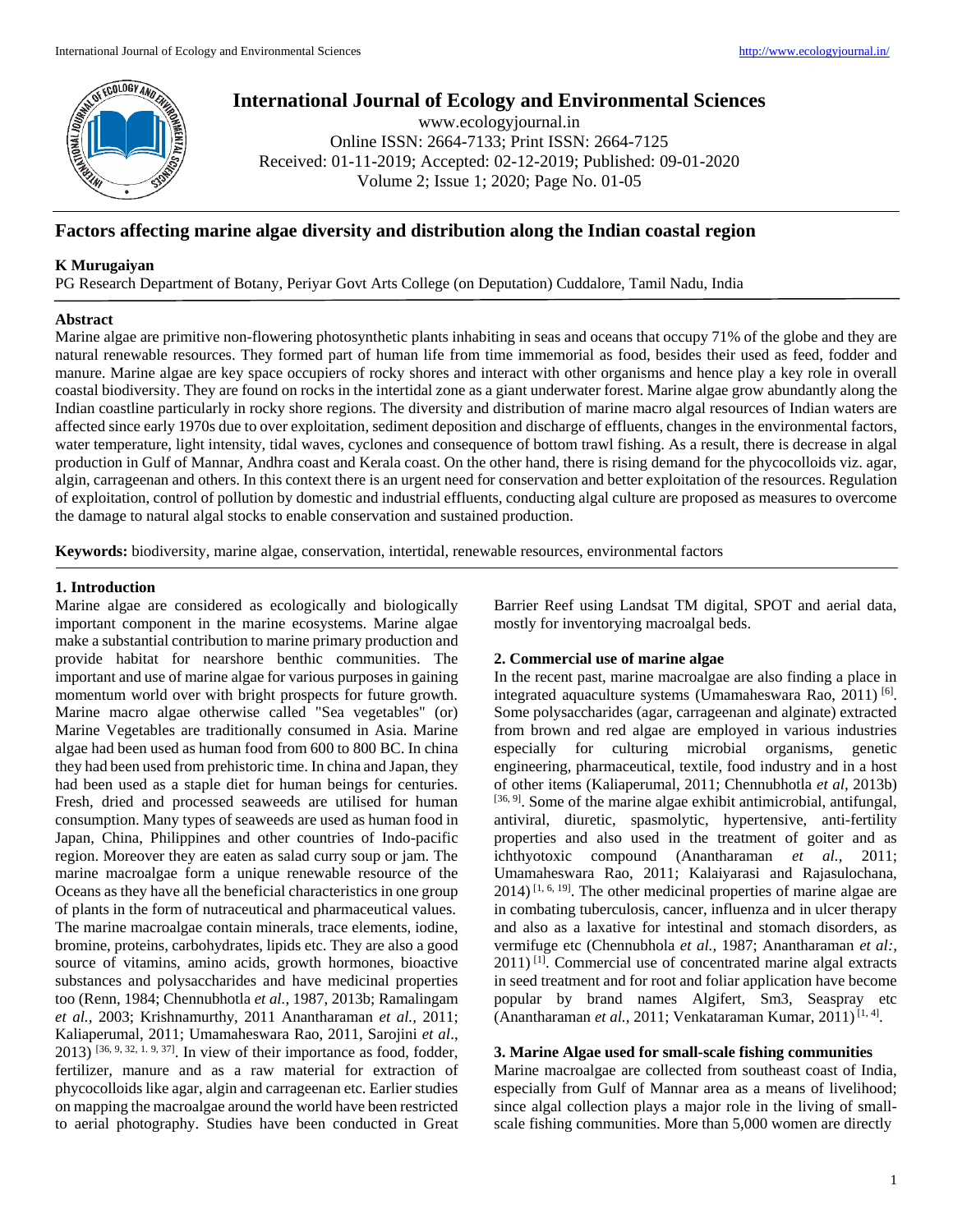Involved in algal collection from the fishing villages in the Rameswaram Island and those in the Kilakkarai area, of the Gulf of Mannar. Another 5,000 people are dependent on seaweed related activities and industries in the region and each person collect about10-15 kg of seaweed per day.

#### **Marine Algae of Commercial Importance**



The price for the seaweeds (in dried condition) varies from species to species depending upon the moisture content *Gelidiella. acerosa* at 70-75/ per kg; *Gracilaria edulis*at 20 to 22/ per kg.; *Sargassum and Turbinaria* sp. at Rs.12 to 15/- per kg. And *Kappaphycus alvarezii* at Rs. 30 per kg (Ramya Rajagopalan, 2008)<sup>[33]</sup> the species collected in large quantities are *Gelidiella acerosa, Gracilaria Certicata* (agarophytes) and species of *Sargassum, Turbinaria* (alginophytes) (Plate-1). These species grown the shallow waters around the 21 islands in the Gulf of Mannar area. The collection is seasonal. The suitable seasons for harvest of *Gelidiella corticataa* and *Gracilaria sp are* from January-March and July-September. For species of *Sargassum, Turbinaria* and *Hypnea,* October to December / January are recommended (Kaliaperumal, 2007)<sup>[9]</sup>. The women earn approximately Rs. 400/- to 450/- per day, when they sell the seaweeds on an average of Rs15/kg. In dry form. These seaweeds are sold to the agar processing industries located in Madurai, a city 120 km away from Ramanathapuram (Ramya Rajagopalan,  $2008$ <sup>[33]</sup>. It is estimated that the marine algal based industries in India produce about 80- 100 tonnes of agar, 350-400 tonnes of algin and 250 tonnes of carrageenan from cultured *Kappaphycus alvarezii* (Plate-1) annually and utilized for various industrial requirements mentioned above. (Anon, 2003; Kaliaperumal,  $2011)$ <sup>[2, 9]</sup>.

#### **4. Loss of algal diversity**

The decline in algal diversity in recent decades is matter of great concern (Tillman *et al*., 1997; Hopper *et al.,* 2005. Raja

Saravanan *et al.*, 2015)<sup>[30]</sup>. The algal diversity is being lost by natural threats like storms and tidal waves in some years and during monsoon periods the excess fresh water runoff kills many of the fauna and flora in semi enclosed bays and lagoons by lowering salinity and depositing large amounts of sediments and nutrients. The increasing tourist traffic also is one of the causes of disturbing the biodiversity. There is tremendous change in the marine environment due to urbanization and construction activity in addition to industrial pollution and illegal mining of coral reefs in the coastal areas. The biodiversity and density of marine algae of Gulf of Mannar have come down gradually over a period of years (Krishnamurthy, 2006; Kannan and Thangaradjou, 2006; Kaliaperumal, 2007)<sup>[24, 22, 9]</sup>

The gradual rise in temperature, impact of anthropogenic activity, release of sewage are cited as factors for changes in diversity of algae and extensive reduction in number of species up to 50% at Visakhapatnam (Sarojini *et al.,* 2013) [37]. These findings were corroborated by the works of Wood and Zeiman, 1969; Lubchenko and Graines, 1981<sup>[26]</sup> and Chi Chung *et al.*, 2007<sup>[10]</sup>. The rise in temperature led to heavy mortality of *Kappaphycus alvarezii* crop in some villages of Tamil Nadu during August - September, 2013 (Gopakumar *et al.*, 2014)<sup>[14]</sup>. In the laboratory experiments conducted at the Regional Centre of CMFRI, Mandapam Camp by these authors with *Kappaphycus alvarezii* has indicated that in culture tanks having water temperature of 31°C and above have started to lose pigments and finally became bleached. Hence, regular monitoring of water temperature by algal farmers is essential to protect the crop until harvesting.

The influence of industrial wastes and other pollutants on the physiological processes of 9 marine macro algae of Visakhapatnam coast was studied by Umamaheswara Rao and Murthy  $(2011)$  <sup>[7]</sup>. They found that exposure to lower concentrations of industrial effluents from Hindustan zinc and Alum factory even for one day was enough for impairing the metabolic activities of the algae. These findings are in agreement with the observations of Hellenbrand (1977) [17], Gutknecht (1961) [16], Reed and Moffet (1983) [34] and Rai *et al.,* (1981). Marked inhibition in photosynthesis and respiration and inactivation of enzyme systems operating the biochemical processes of the algae due to exposure to industrial pollutants released in to the marine environment, were observed by Murthy and Umamaheswara Rao (2003) [7] in the experiments conducted for 25 days.

The gradual disappearance of marine algae along Visakhapatnam coast by disturbances created by discharge of effluents, environmental factors, tidal waves, cyclones is well. Evidenced by the studies of Umamaheswara Rao and Sreeramulu (1963)<sup>[6]</sup> and Sarojini et al. (2013)<sup>[37]</sup>.

Who reported 80 species and 40 species respectively? Similarly, the rich algal flora (200 species) once recorded in Gulf of Mannar in 1970s have become scarce (80 species) after 1980 due to indiscriminate collection of algae in the region.

The species which are endangered and facing extinction in that region (Kaliaperumal, 2007)<sup>[9]</sup> are listed in the Table-1.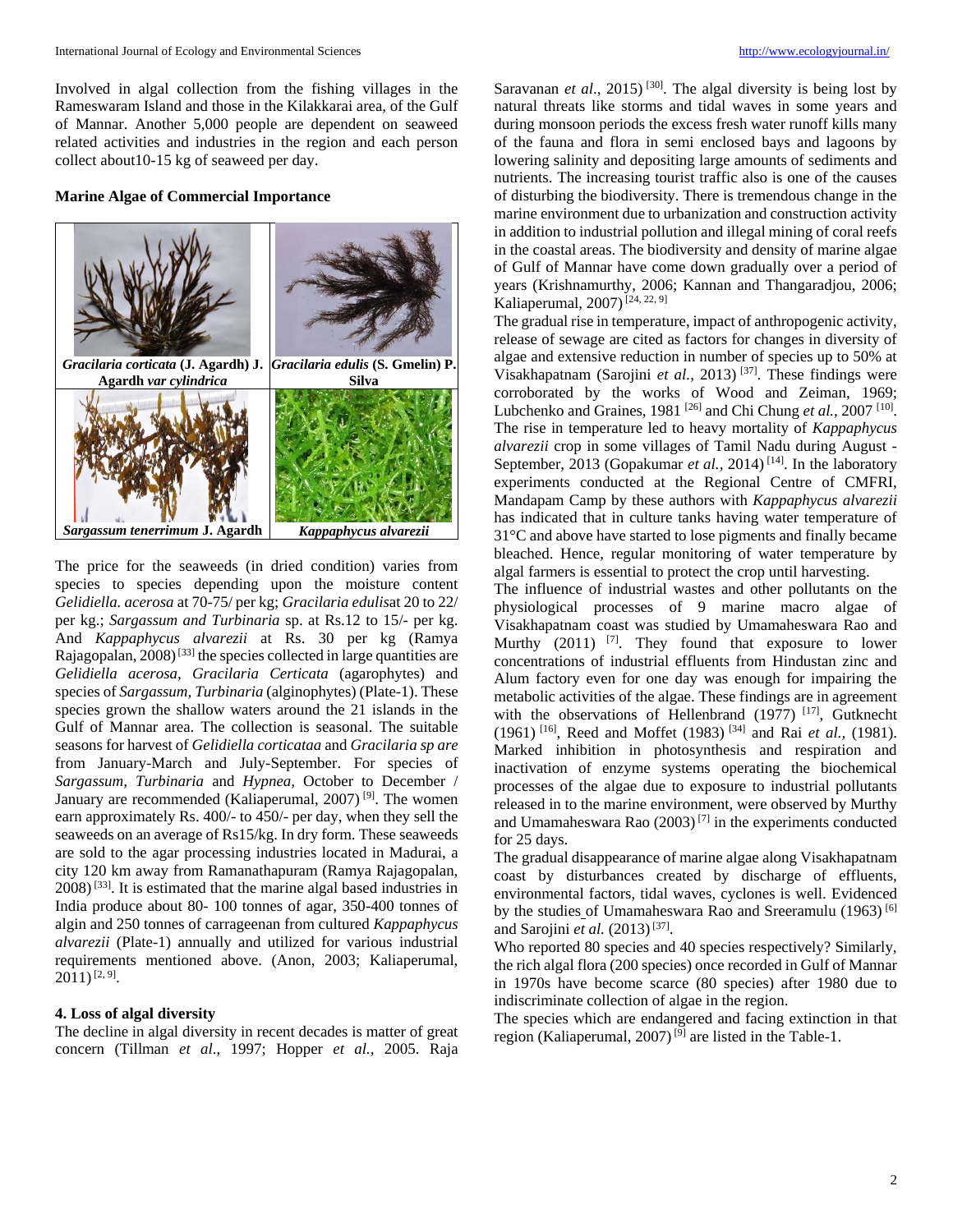| <b>Green Algae</b> |                             |
|--------------------|-----------------------------|
| 1.                 | Neomeris annulata           |
| 2.                 | Avrainvillea erecta         |
| 3.                 | Boodlea composita           |
| 4.                 | Microdicty ontenuis         |
| 5.                 | Valonia aegagrophila        |
| 6.                 | Dictyosphaeria cavernosas   |
| 7.                 | Iyengaria stellata          |
| <b>Brown Algae</b> |                             |
| 9.                 | Dictyopteris delicatula     |
| Red Algae          |                             |
| 10.                | Liagora albicans            |
| 11.                | Gelidium micropterum        |
| 12.                | Grateloupia filicina        |
| 13.                | Pterocladia heteroplatos    |
| 14.                | Gracilaria arcuata          |
| 15.                | G. Textorii                 |
| 16.                | G. Verrucosa                |
| 17.                | Dictyurus Purpurascens      |
| 18.                | Martensia fragilis          |
| 19.                | Leveillea junger mannioides |
| 20.                | Vanvoorsia spectabilis      |

#### **Table 1:** List of some marine macro algae facing extinction

# **5. Conservation measures for preserving marine algae diversity.**

The industry has to conduct harvesting of marine algae from natural beds during season of peak growth for which time tables are available with CMFRI. Training programmes have to be organized periodically for fishermen, farmers and industry personnel to impart knowledge regarding the methods of harvesting and favourable period for harvesting the required raw material.

- Department of wildlife should strictly implement the regulations on the exploitation of marine algal resources.
- Algal diversity can be enhanced through introduction of exotic species but must be done after sufficient experimentation only, to prevent causing any imbalance in the ecosystem
- The industries located along the coast must follow strict effluent treatment procedures before discharging the effluents in to the marine environment.
- The Pollution Control Authorities should use ulmost discretion while granting permission to start an industry along seashore.
- Planning of Marine National Parks where the marine living resources (germplasm & biodiversity) are conserved and protected for the future generations.

**Marine National Parks:** (Dorairaj and Soundarrajan, 1997; Melkani *et at.,* 2006, Ramya Rajagopalan, 2008; Chennubhotla  $e/a/., 2011$ )<sup>[33]</sup>.

- In order to control the disturbances, the Government of India has established marine protected areas (Marine National Parks) for conservation of flora and fauna (germ plasm and biodiversity) to protect marine algae and other biota.
- Great Nicobar Island was declared as a Reserve in January, 1989. It incorporates two National parks of India namely Campbell Bay National Park on the northern part of the island and Galathea National Park on the southern part and contains 109 species of marine algae apart from other biota.
- Gulf of MannarNational Park to protect 148 species of marinealgae.
- **Marine National Park in the Gulf of Kutch with 108 species** of marinealgae.
- Mahatma Gandhi marine national park, Wandoor, Andaman Nicobar Islands - The algal coverage was represented by *Gracilaria, Turbinaria, Sargassum, Padina* and *Halimeda.*
- The marine ecosystem of Malvan: The Malvan Marine Wildlife Sanctuary with 49 species of marine algae. The NIO has investigated the ecology and biotain the sanctuary
- These national parks must be maintained and monitored regularly for preserving the algal diversity in the region.

# **Recommendations**

Remote sensing tools such as aerial photography, airborne and satellite imagery are appropriate for surveying and classifying marine habitats (Guillaumont *et al*, 1993; Kracker, 1999)<sup>[15, 23]</sup> in the tidal zone. Acoustic methods are suitable to remotely sample seafloor texture and depth in waters as deep as 200 meters (Brown *et al.,* 2002) [4]. Usually some combination of environmental parameters is assumed to control the distribution of species and habitat types (Day and Roff, 2000)<sup>[11]</sup>. The key parameters usually used are depth, roughness of seabed, nature of substratum, exposure to waves, temperature and current strength.  $(B$ axter, 2003)<sup>[3]</sup>. Studies based on the above aspects may be taken up in Indian coastal waters also to assess the deep water marine algal resources.

- Installation of Artificial Reef structures in the coastal waters by submerging suitable additional substrata for settlement & recolonization of algae.
- Biotechnological techniques such as somatic cell hybridization and protoplast fusion must be taken up to get improved varieties of algae of economic importance.
- Cultivation of highly priced varieties such as *Kappaphycus alvarezii* has to be taken up and training imparted to fish farmers on farming of this important carrageenophyte. At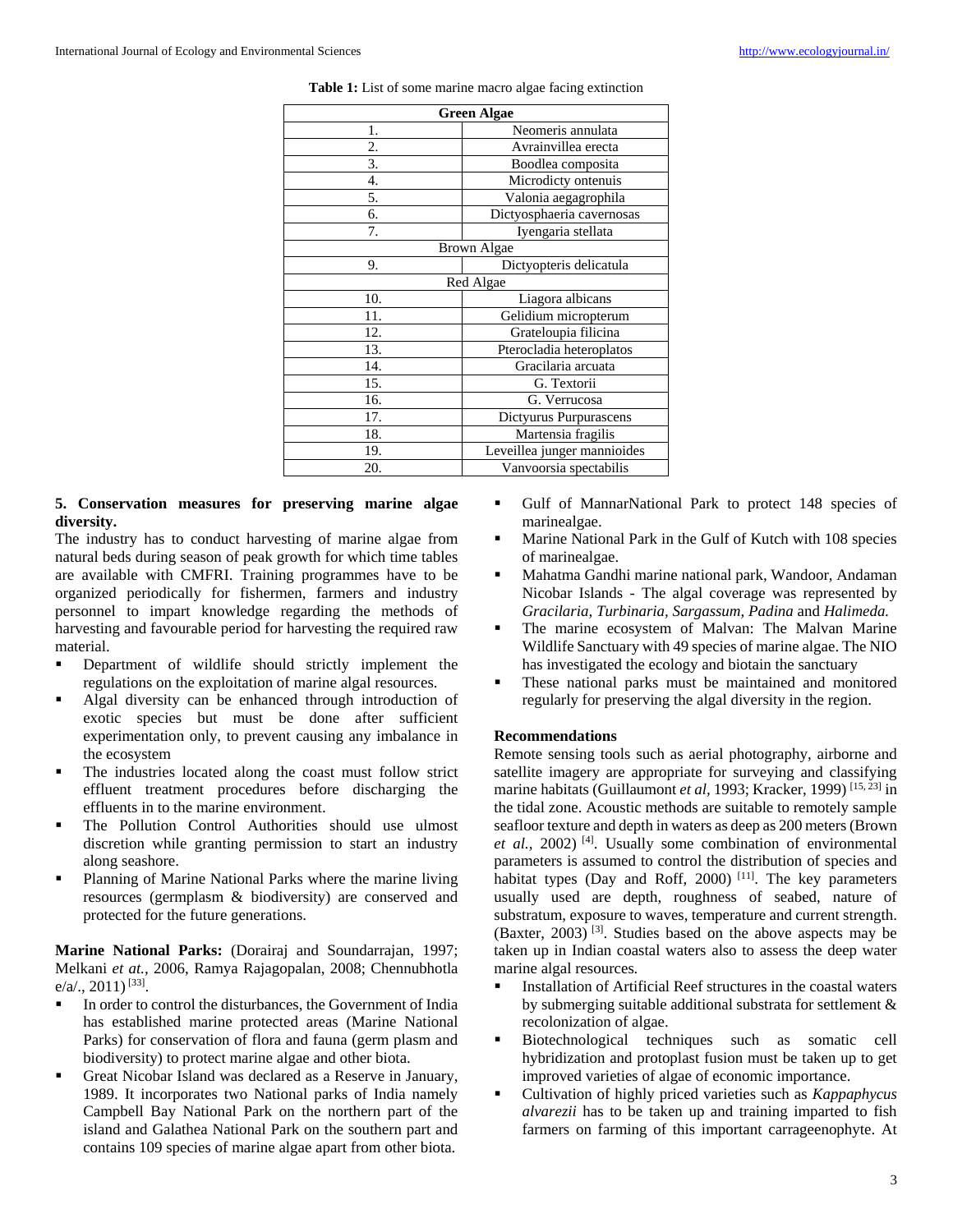present Aquagri (P) Ltd. is culturing this marine alga using raft method along Tamil Nadu coast.

- Regular monitoring of fluctuations in salinity and water temperature must be carried out in the culture farms, as they play an important role in healthy growth of algae. Any increase in these factors will lead to large scale mortality of the marinealgae.
- Spore culture of economically important species like *Gracilaria edulis* also proved successful and needs further studies for taking to commercial scale (Reeta Jayasankar and Kaliaperumal, 1991; Reeta Jayasankar, 1992 P.V. Subbarao *et al.*, 2016) <sup>[9, 35, 29]. Thus there is enormous potential to</sup> augment algal production through culture practices from the present level which will enable to meet the ever rising demand in various countries.
- The bottom trawl and shore seine fishing must be banned in the areas between Gulf of Mannar islands and main land and also in and around the islands upto 4 m. depth where marine macroalgae grow abundantly.

# **6. Conclusion**

Marine ecologists have a long history of using artificial substrate and habitats to test hypothesis about sessile plants and animals. The marine algae biomass on test panels was high during premonsoon & monsoon seasons. The observed pattern of seasonal distribution is likely to be related to the life history of the algae, particularly the dispersal abilities of its spores. The supply from macroalgal propagule may influence the abundance of algae in literal hesitate. As the test panels provide limited spaces for the settlement of marine organism including seaweeds, the seasonal biomass of only a few species could be observed. Gradual rise in the arthropogenic influence, impact of the possible thermal discharge from the emerging nuclear power station and the indiscriminate collection of algae. Marine algal are under threat in developing countries, where they are being disturbed by a variety of human activities. Increasing concern on destruction of seaweeds resources and alteration in the diversity of various life forms make it necessary the studies on taxonomy and species diversity for a better management of marine algae. From the foregoing account it can be seen that marine algae play a very important role in frontier areas of science, industry and livelihoods. Hence efforts must be made by the concerned Agencies and Organizations to protect and safeguard this valuable resource by enforcing strict conservative measures.

## **7. References**

- 1. Anantharaman P, Karthikai Devi G, Balasubramanian T. Commercial value of seaweeds. *Souvenir,* National Conference on Algae and Algal Products, Sathyabama University, Chennai, 2011, pp. 95-100.
- 2. Anon. Round Table on seaweed cultivation and utilization, National Academy^ of Agricultural Sciences, New Delhi, 2003.
- 3. Baxter KJ. Broad Scale Classification and Prediction of Marine Habitats: integrating GIS and rule based modelling. Coastal GIS 2003: An integrated approach to Australian coastal issues. C.D. Woodroffe and R.A. Furness (Eds). University of Wollongong, Australia, 2003, pp.125-138.
- 4. Brown CJ, Cooper KM, Meadows WJ, Limpenny DS, Rees HL. Small-scale mapping of seabed assemblages in the

Eastern English Channel using side scan sonar and remote sampling techniques. Est. *C*oast. Shelf Sci, 2002; 54:236- 278.

- 5. Chennubhotla VSK. Over exploitation of marine algae along east coast of India-Conservation measures suggested. Proc. National Seminar on Conservation of Eastern Ghats organized by Environment Protection Training & Research Institute, Hyderabad, A.P., India, at Central Leather Research institute, Chennai, Tamil Nadu, 2007.
- 6. Chennubhotla VSK, Umamaheswara M Rao, Rao KS. Exploitation of marine algae in Indo-Pacific region (Abstract). 9<sup>th</sup> Indian Fisheries Forum, Chennai, 2011.
- 7. Chennubhotla VSK, Umamaheswara Rao M, Rao KS. Exploitation of marine algae in Indo-Pacific region. Seaweed. Res. Lit i In. 2013a; 35(1 &2):1-7.
- 8. Chennubhotla VSK, Umamaheswara Rao M, Rao KS. Commercial importance of marine macroalgae. Seaweed Res. Utiln. 2013b; 35(1 &2):118-128.
- 9. Chennubhotla VSK, Kaliaperumal N, Kalimuthu S. Common Seaweed Products. CMFRI Bulletin 41, Seaweed Research and Utilization in India, 1987, pp. 26-30.
- 10. Chi Chung I, Hwang R, Lin S, Vu T, Vu J, Chen S, *et al*. Nutrients, temperature and salinity as primary factors influencing the temporal dynamics of macro algal abundance and assemblage structure on a reef Du Lang Bay in Taitung in south eastern Taiwan. Bot. Stud. 2007; 48:419-433.
- 11. Day JC, Roff JC. Planning for Representative Marine Protected Areas: A Framework for Canada's Oceans. Report prepared for World Wildlife Fund Canada, Toronto, 2000.
- 12. Dorairaj K, Soundarrajan R. Status of Coral Reefs of Mahatma Gandhi Marine National Park, Wandoor, Andamans. Regional Workshop on the Conservation and Sustainable Management of Coral Reefs, Chennai, 1997.
- 13. FAO. The State of World Fisheries and Aquaculture-Opportunities and challenges. Food and Agricultural Organization of the United Nations, Rome, 2014, pp. 25-26.
- 14. Gopakumar G, Abdul Nazar AK, Jayakumar R, Tamilmani T, Sakthivel M, Johnson B. Heavy loss of *Kappaphycus Alvarezii* reported due to high temperature in Ramanathapuram district of Tamil Nadu, CMFRI Newsletter. 2014; 140:10.
- 15. Guillaumont B, Bajjouk T, Talec P. Seaweed and Remote Sensing: a critical review of sensors and data processing. In: F.E. Round and D.J.Chapman (eds). Phycologia. 1993; 12:213-282.
- 16. Gutknecht J. Mechanism of radioactive zinc uptake by *Ulva lactuca. Limnol. Ocanogr*. 1961; 6:426-431.
- 17. Hellenbrand K. Effect of pulp mill effluent on productivity of seaweeds. Proc. 9" Int. Sea weedSymp, 1977, pp. 161- 171.
- 18. Hooper DU, Chapin J, Ewel J, Hector A, lnchausti P, Lavorel S, *et al*. Effects of biodiversity and ecosystem functioning: a consensus of current knowledge. Ecol. Monogr. 2005; 75:3- 35.
- 19. Kalaiyarasi T, Rajasulochana N. Antibacterial efficiency and phytochemical characterization of selected marinealgae. Seaweed. /?es.yf//n. 2014; 36(1&2):47-53.
- 20. Kaliaperumal N. Present status of marine algal biodiversity in Gulf of Mannar region, Tamil Nadu. Indian Hydrobiol. 2007; 10(1):53-62.